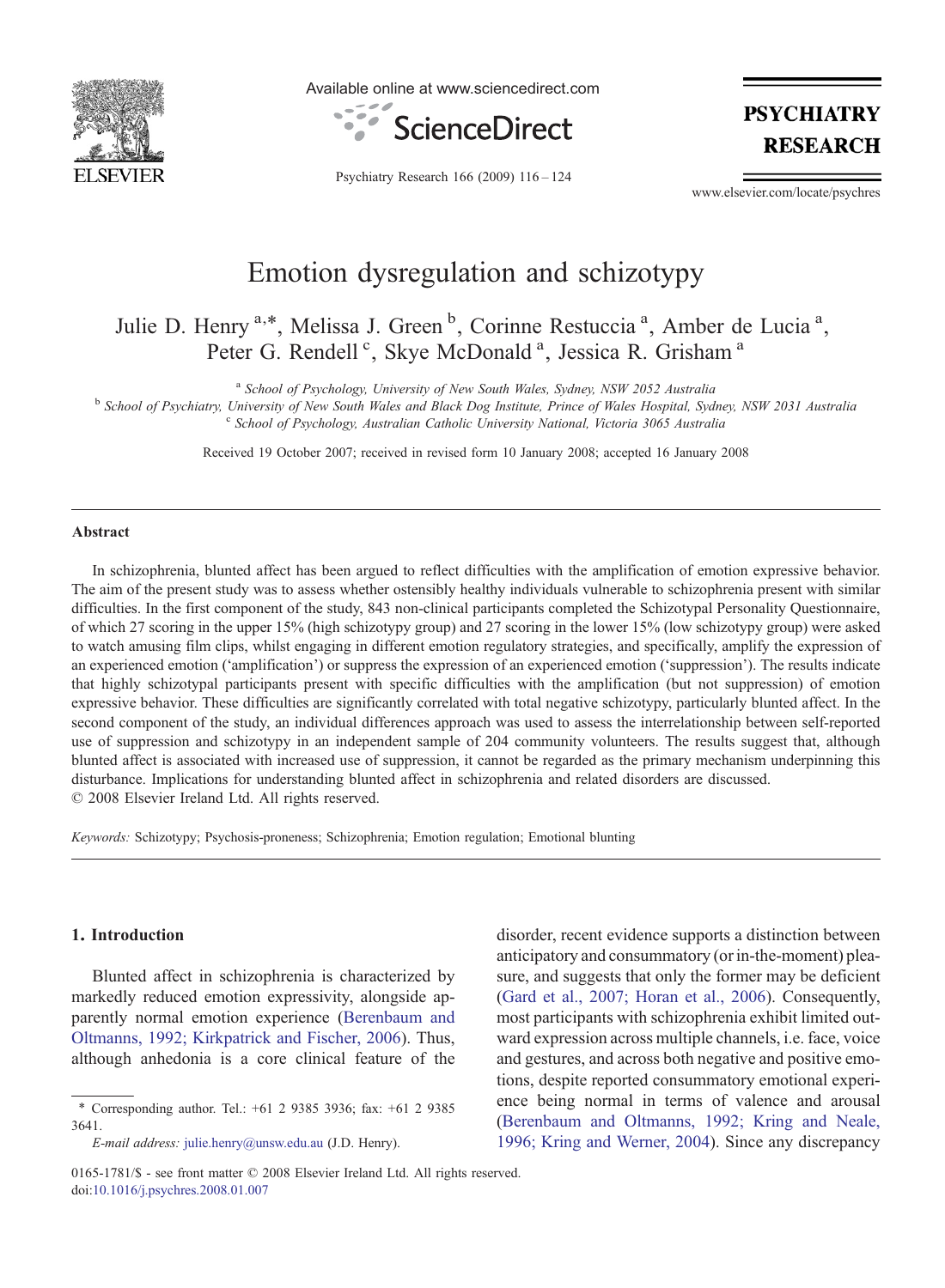between the emotion experienced and the emotion expressed has the potential to cause communicative misunderstandings during social interactions ([Aghevli et al.,](#page--1-0) [2003; Troisi et al., 2007\)](#page--1-0), identification of the mechanisms underpinning blunted affect in schizophrenia is of considerable importance.

Recent evidence suggests that this clinical feature may at least partially reflect emotion dysregulation ([Henry](#page--1-0) [et al., 2007, 2008; Kring and Werner, 2004](#page--1-0)). A prominent theoretical account of emotion regulation identifies two broad types of regulatory strategy that can be distinguished according to their temporal initiation in relation to the emotional response ([Gross, 2001](#page--1-0)). Antecedentfocused strategies are applied early in the emotion generation process and thus influence not only what is expressed behaviorally but also what is experienced subjectively. In contrast response-focused emotion regulatory strategies occur after the emotion response has been triggered, and require management of the ongoing emotional experience, expression and physiological response. A typical example of the former strategy is reappraisal of the emotion-eliciting situation (i.e. cognitive transformation of the stimulus), while examples of the latter include suppression (the conscious inhibition of ongoing emotion expressive behavior) and amplification, (the behavioral augmentation of an already initiated emotion, see; [Denmaree et al., 2004; Gross, 2001; Kring and](#page--1-0) [Werner, 2004](#page--1-0)).

In their model of emotion dysregulation, [Kring and](#page--1-0) [Werner \(2004\)](#page--1-0) note that dysregulation may not only involve a deficiency in regulatory processes, but also maladaptive use of otherwise intact processes. In the case of schizophrenia, it has therefore been suggested that blunted affect may reflect a deficiency in the regulatory process of amplification. As [Kring and Werner \(2004\)](#page--1-0) note, suppression of expressive behavior is usually associated with increased autonomic nervous system activity. However, a selective increase in physiological responding to emotional stimuli for individuals with schizophrenia has not been identified. Although patients with schizophrenia have demonstrated greater skin conductance reactivity to emotional films, increased physiological activity is also observed in response to neutral films [\(Kring and Neale, 1996\)](#page--1-0). [Henry et al. \(2008\)](#page--1-0) also found that individuals with schizophrenia did not differ from non-clinical volunteers with regard to their reported habitual use of suppression in day to day life. Further, using an experimental methodology in which the regulatory demands of the emotional task were directly manipulated, [Henry et al. \(2007\)](#page--1-0) found that individuals with schizophrenia demonstrated significant deficits in the behavioral augmentation of an already initiated emotion, or amplification of emotion expressive behavior, and deficits in this capacity were significantly correlated with clinical levels of blunted affect. This suggests that individuals with schizophrenia may not have the capacity to express a level of emotion that is commensurate with their subjective experience, as they experience problems producing outwardly observable displays of experienced emotion (see; [Kring and Werner, 2004](#page--1-0)).

The aim of the present study was to test whether individuals who score highly on schizotypy also demonstrate specific disturbances in the behavioral amplification of emotion expression, and whether they differ from their low schizotypy counterparts with respect to their habitual reported use of suppression. 'Schizotypy' refers to a range of enduring, biologically determined, personality and cognitive traits that indicate a predisposition to schizophrenia [\(Claridge, 1990](#page--1-0); see also, [Lenzenweger, 2006\)](#page--1-0). Research of schizotypy in ostensibly healthy participants and relatives of schizophrenia patients has revealed similar neurological soft signs and impairments on measures of emotional, social and cognitive functioning that are generally intermediate between individuals with schizophrenia and healthy controls ([Berenbaum et al., 2006; Raine, 2006](#page--1-0)). [Stirling](#page--1-0) [et al. \(2007\)](#page--1-0), for example, found that individuals who scored highly on schizotypy exhibited 'heightened' metacognitive processing that was comparable to the patterns reported in individuals who meet diagnostic criteria for schizophrenia.

In the current article, a replication of the schizophrenia study of [Henry et al. \(2007\)](#page--1-0) is reported, but with non-clinical volunteers scoring either high or low on schizotypy as the participants. Thus, an experimental methodology was used in which the regulatory demands of the emotional task were directly manipulated. Whilst the modulation of both positive and negative emotion expression behavior is clearly of enormous adaptive significance [\(Gross, 2001](#page--1-0)), given that anhedonia is a core feature of schizophrenia, the present study focused on capacity to up- and down-regulate positive emotion expressive behavior, and specifically, amusement. It was predicted that, as was shown for individuals with schizophrenia, individuals who score highly on the dimension of schizotypy will present with significant deficits in the amplification (but not the suppression) of emotion expressive behavior. Thus, it will be tested whether the *ability* to use these different regulation strategies is affected by the presence of schizotypal traits. However, in addition, and as per the study of [Henry et al. \(2008\),](#page--1-0) in the second component of the study, an individual differences approach will be used to assess whether habitual use of suppression differs